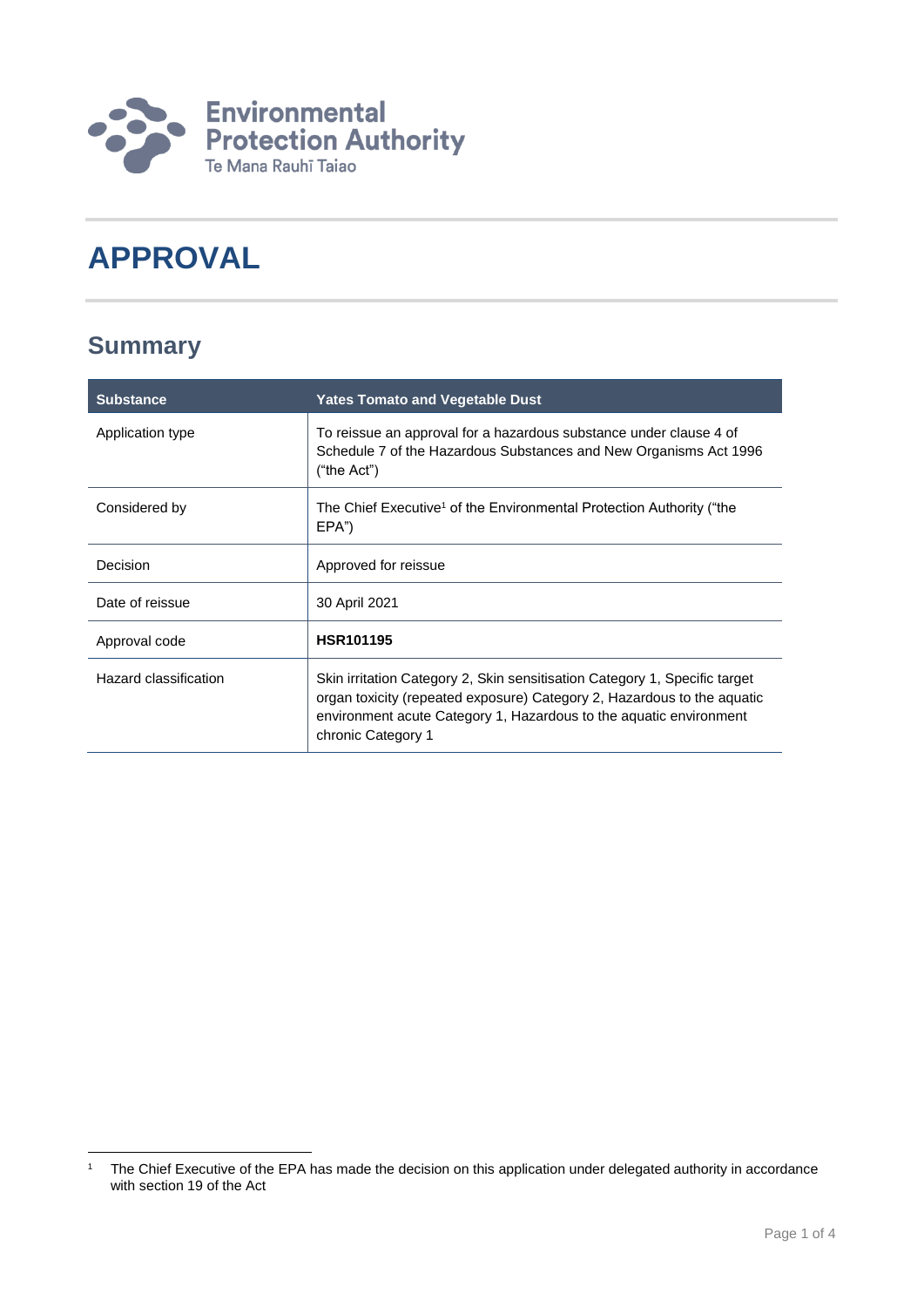### **Decision**

- 1.1. Pursuant to clause 4 of Schedule 7 of the Act, I have considered this approval to reissue.
- 1.2. I have considered the matters raised in sections 4 to 8 of the Act but, given the nature of the reissue is administrative, there are no further considerations required in order to achieve the purpose of the Act.
- 1.3. I consider it appropriate to reissue approval HSR101195 with the controls set out in the Appendix in accordance with clause 4 of Schedule 7 of the Act. Therefore the reissued approval is now made under section 29 of the Act, in accordance with clause 4(5) of Schedule 7, and Schedule 7 no longer applies to the reissued approval. Given the hazard classification system comes into effect from 30 April 2021, this decision will have effect from that date.
- 1.4. The transitional provisions of the Labelling Notice, Safety Data Sheets Notice and Packaging Notice apply to this reissued approval for the transitional period which begins on the date of reissue and ends on 30 April 2025.

Allearn & ?

*Signed by:* **Date: 16 April 2021**

Dr Allan L Freeth **Chief Executive, EPA**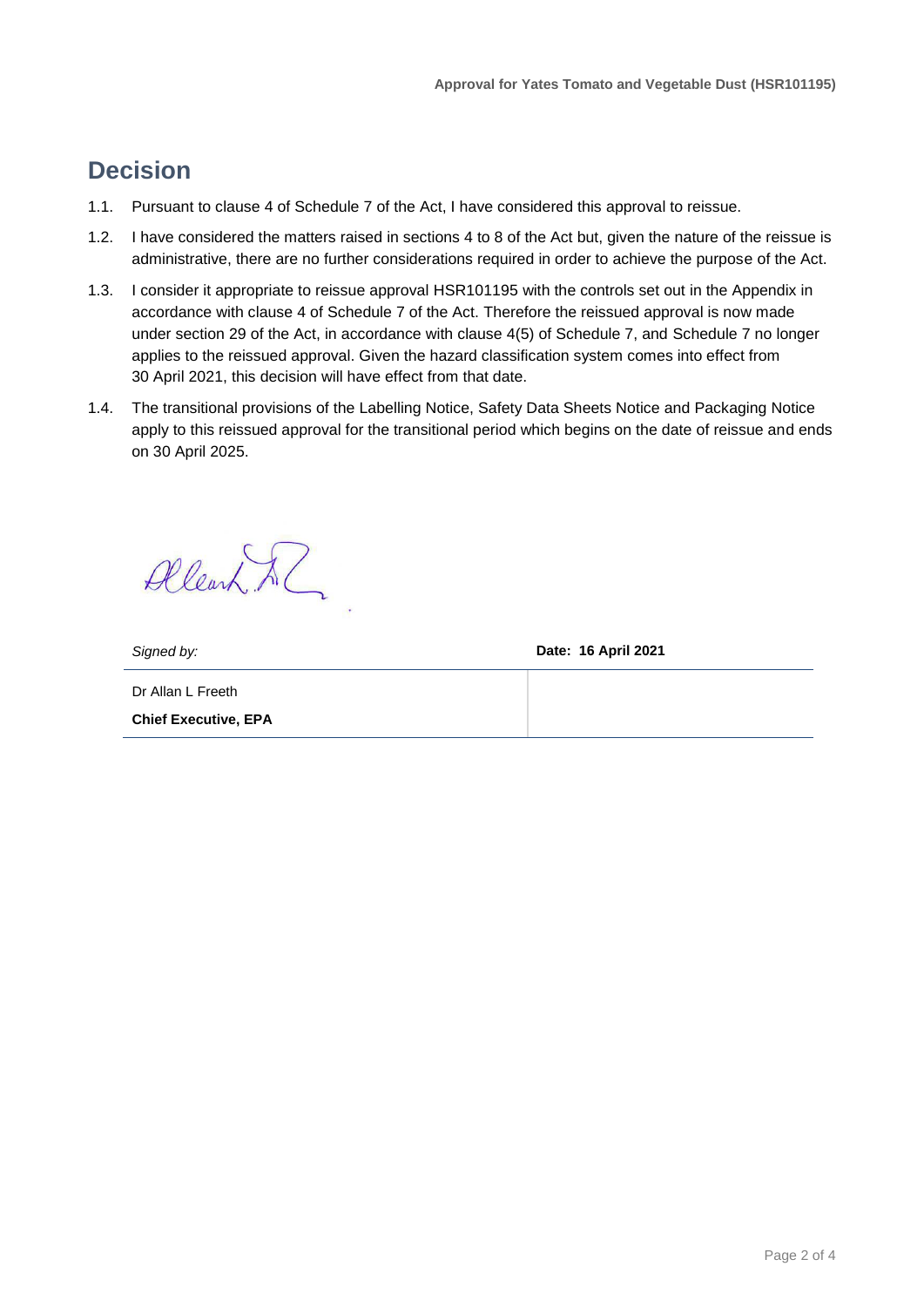## **Appendix: Controls applying to HSR101195**

### **Hazardous substances and new organisms (HSNO) default controls**

| <b>Control</b><br>code | <b>EPA Notice</b>                                        | <b>Notice / Part description</b>                                                               |
|------------------------|----------------------------------------------------------|------------------------------------------------------------------------------------------------|
| LAB                    | Labelling Notice 2017                                    | Requirements for labelling of hazardous substances                                             |
| <b>PKG</b>             | Packaging Notice 2017                                    | Requirements for packaging of hazardous substances                                             |
| <b>SDS</b>             | Safety Data Sheets Notice 2017                           | Requirements for safety data sheets for hazardous<br>substances                                |
| <b>DIS</b>             | Disposal Notice 2017                                     | Requirements for disposing hazardous substances                                                |
| HPC <sub>1</sub>       | Hazardous Property Controls Notice<br>2017 Part 1        | <b>Preliminary provisions</b>                                                                  |
| HPC <sub>3</sub>       | <b>Hazardous Property Controls Notice</b><br>2017 Part 3 | Requirements for hazardous substances in a place<br>other than a workplace                     |
| HPC4A                  | Hazardous Property Controls Notice<br>2017 Part 4A       | Substances that are hazardous to the environment: Site<br>and storage controls                 |
| HPC4B                  | Hazardous Property Controls Notice<br>2017 Part 4B       | Use of substances that are hazardous to the<br>environment                                     |
| HPC4C                  | Hazardous Property Controls Notice<br>2017 Part 4C       | Qualifications required for application of substances<br>that are hazardous to the environment |

### **HSNO additional controls and modifications to controls**

| <b>Control</b><br><b>Description</b>                                                                                                                   | <b>Varied / Additional</b><br><b>Control</b> | <b>Control</b>                                                                                                                                                                                                                                                                                                                                                                                                                                                                                   |
|--------------------------------------------------------------------------------------------------------------------------------------------------------|----------------------------------------------|--------------------------------------------------------------------------------------------------------------------------------------------------------------------------------------------------------------------------------------------------------------------------------------------------------------------------------------------------------------------------------------------------------------------------------------------------------------------------------------------------|
| Application<br>method<br>restrictions                                                                                                                  | Additional control                           | This substance must be applied using ground-based methods only.                                                                                                                                                                                                                                                                                                                                                                                                                                  |
| Active<br>ingredient or<br>component<br>specification -<br>impurity limits,<br>purity<br>requirements,<br>isomer ratios<br>and other<br>specifications | Additional control                           | The following limits are set for toxicologically relevant impurities in<br>the active ingredient copper oxychloride used to manufacture this<br>substance:<br>Arsenic: maximum 49 mg/kg of copper content<br>٠<br>Lead: maximum 245 mg/kg of copper content<br>٠<br>Cadmium: maximum 49 mg/kg of copper content<br>٠<br>The following limits are set for toxicologically relevant impurities in<br>the active ingredient sulfur used to manufacture this substance:<br>Arsenic: maximum 245 µg/g |